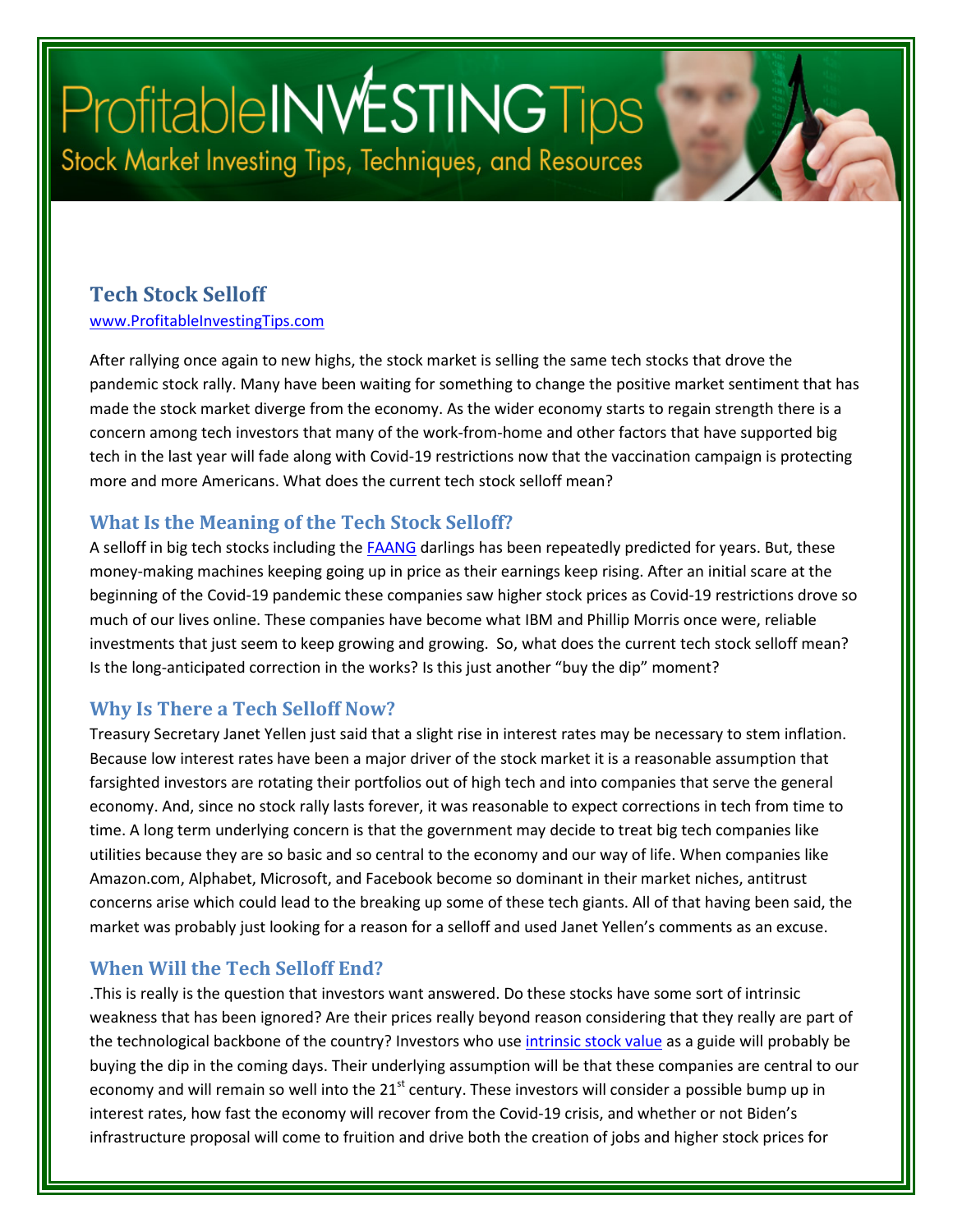years to come.

For more insights and useful information about investments and investing, visit [www.ProfitableInvestingTips.com.](http://www.profitableinvestingtips.com/)

### **FREE training materials.**

### **Free Weekly Investing Webinars Don't miss these free training events!**

<http://www.profitableinvestingtips.com/free-webinar>

### **Forex Conspiracy Report Read every word of this report!**

[http://www.forexconspiracyreport.com](http://www.forexconspiracyreport.com/)

## **Get 12 Free Japanese Candlestick Videos Includes training for all 12 major candlestick signals.**

[http://www.candlestickforums.com](http://www.candlestickforums.com/)

**Disclaimer:** Trading and investing involves significant financial risk and is not suitable for everyone. No content on this document should be considered as financial, trading, or investing advice. All information is intended for educational purposes only.